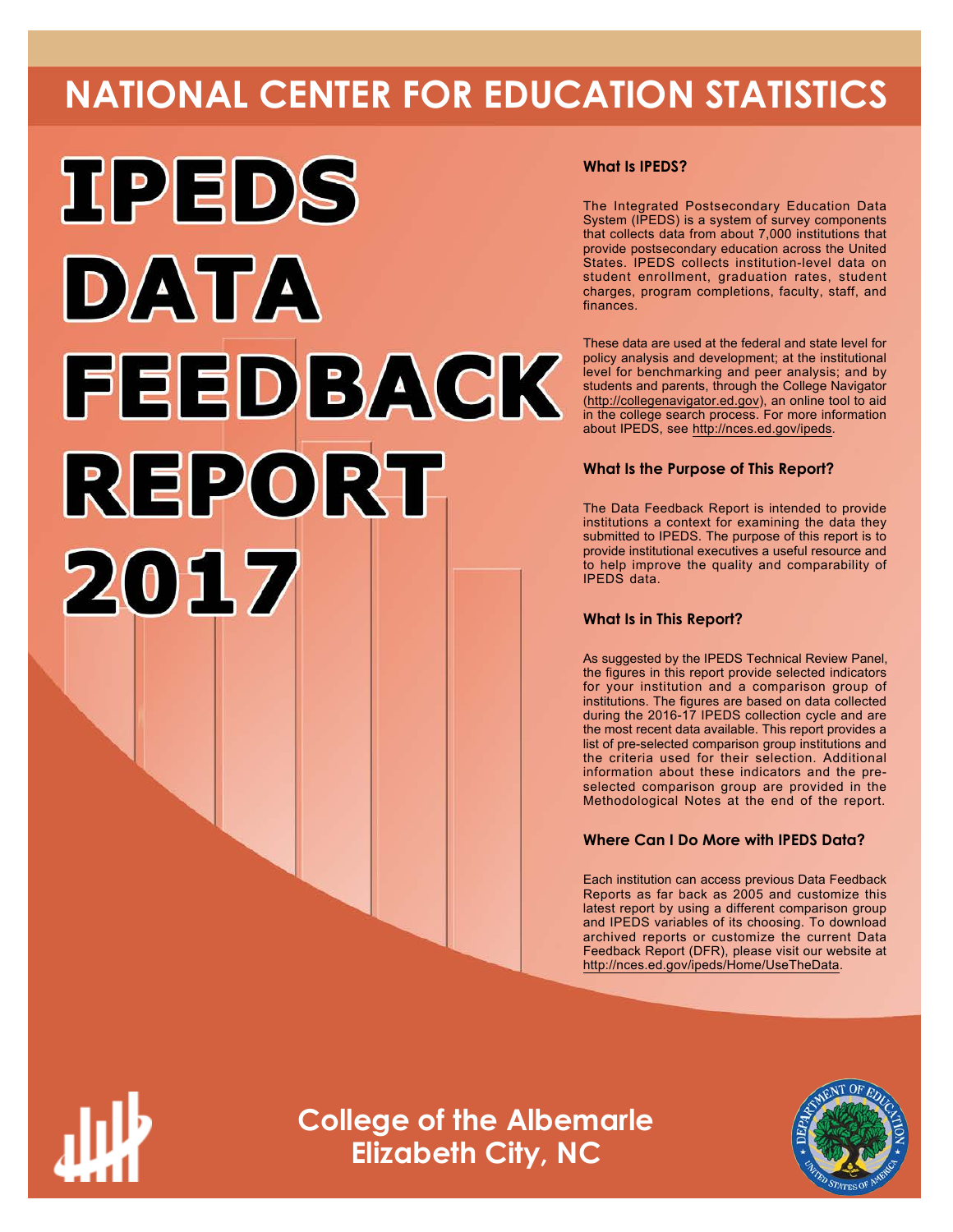# **COMPARISON GROUP**

Comparison group data are included to provide a context for interpreting your institution's statistics. If your institution did not define a custom comparison group for this report by July 14, 2017 NCES selected a comparison group for you. (In this case, the characteristics used to define the comparison group appears below.) The Customize Data Feedback Report functionality on the IPEDS Data Center at this provided link [\(http://nces.ed.gov/ipeds/datacenter/\)](http://nces.ed.gov/ipeds/datacenter/) can be used to reproduce the figures in this report using different peer groups.

Using some of your institution's characteristics, a group of comparison institutions was selected for you. The characteristics include Associate's Colleges: High Transfer-Mixed Traditional/Nontraditional, public and enrollment of a similar size. This comparison group includes the following 28 institutions:

- Cape Cod Community College (West Barnstable, MA)
- Capital Community College (Hartford, CT)
- Columbia-Greene Community College (Hudson, NY)
- Cowley County Community College (Arkansas City, KS)
- Craven Community College (New Bern, NC)
- Dyersburg State Community College (Dyersburg, TN)
- Great Bay Community College (Portsmouth, NH)
- Marion Technical College (Marion, OH)
- Middlesex Community College (Middletown, CT)
- Miles Community College (Miles City, MT) Mississippi Delta Community College (Moorhead, MS)
- Nashua Community College (Nashua, NH)
- National Park College (Hot Springs, AR)
- Northwest College (Powell, WY)
- Northwestern Connecticut Community College (Winsted, CT)
- Rainy River Community College (International Falls, MN)
- Reading Area Community College (Reading, PA)
- Seminole State College (Seminole, OK)
- South Mountain Community College (Phoenix, AZ)
- Southwest Virginia Community College (Richlands, VA)
- Sullivan County Community College (Loch Sheldrake, NY)
- Tunxis Community College (Farmington, CT)
- Virginia Highlands Community College (Abingdon, VA)
- Western Oklahoma State College (Altus, OK)
- Wilkes Community College (Wilkesboro, NC)
- Williston State College (Williston, ND)
- Wytheville Community College (Wytheville, VA)
- York County Community College (Wells, ME)

#### **The figures in this report have been organized and ordered into the following topic areas:**

| 1) Admissions (only for non-open-admissions schools) | [No charts applicable]             |                |
|------------------------------------------------------|------------------------------------|----------------|
| 2) Student Enrollment                                | Fig. 1 and 2                       | Pg. 3          |
| 3) Awards                                            | Fig. 3                             | Pg. 3          |
| 4) Charges and Net Price                             | Fig. 4 and $5$                     | Pg. 4          |
| 5) Student Financial Aid                             | Fig. 6, 7, 8 and 9                 | Pg. 4 and 5    |
| 6) Military Benefits*                                | [No charts applicable]             |                |
| 7) Retention and Graduation Rates                    | Fig. 10, 11, 12, 13, 14, 15 and 16 | Pg. 5, 6 and 7 |
| 8) Finance                                           | Fig. 17 and 18                     | Pg. 8          |
| 9) Staff                                             | Fig. 19 and 20                     | Pg. 8          |
| 10) Libraries*                                       | [No charts applicable]             |                |

\*These figures only appear in customized Data Feedback Reports (DFR), which are available through Use the Data portal on the IPEDS website.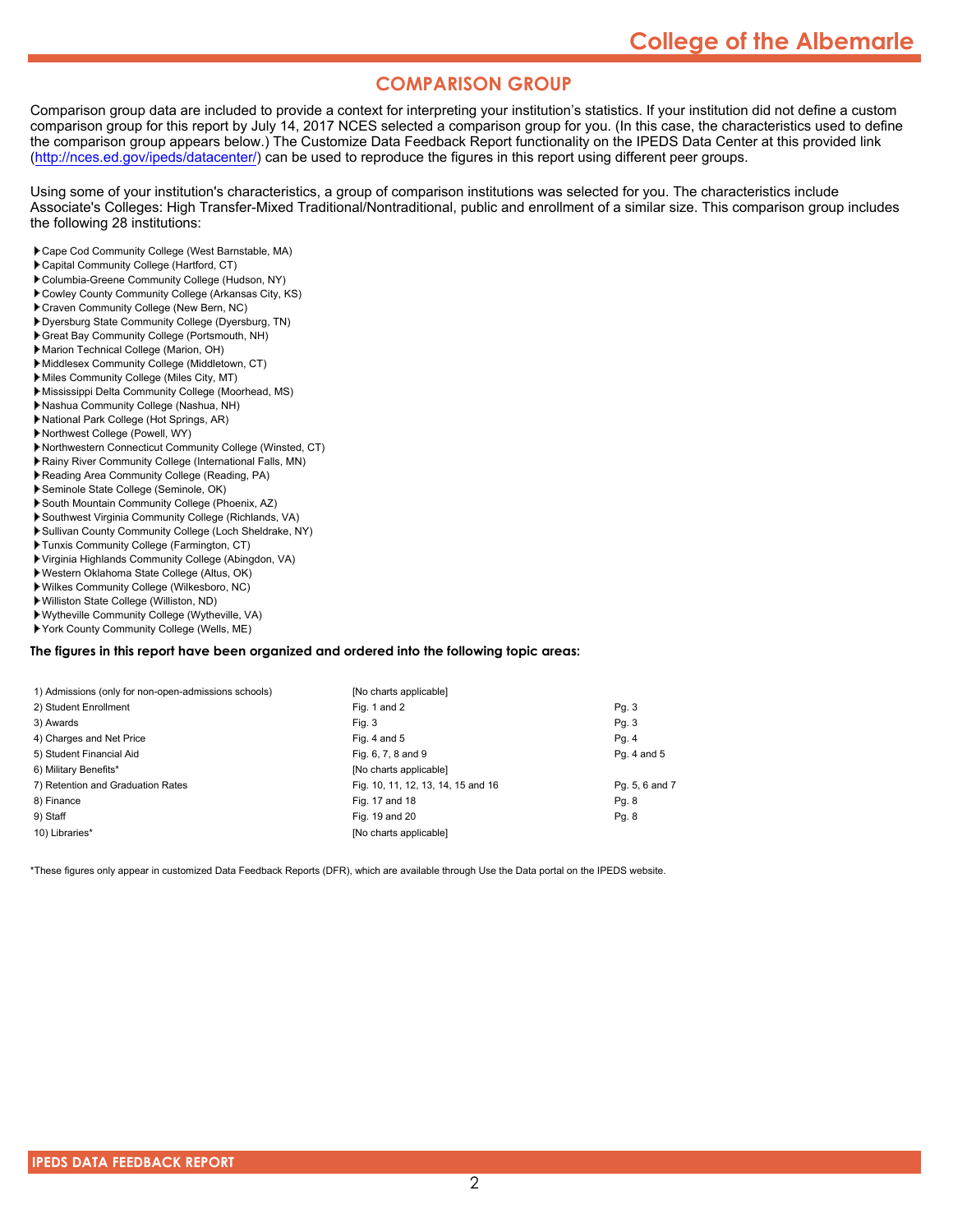



NOTE: For more information about disaggregation of data by race and ethnicity, see the Methodological Notes. Median values for the comparison group will not add to 100%. See "Use of Median Values for Comparison Group" for how median values are determined. N is the number of institutions in the comparison group. SOURCE: U.S. Department of Education, National Center for Education Statistics, Integrated Postsecondary Education Data System (IPEDS): Spring 2017, Fall Enrollment component.

#### **Figure 2. Unduplicated 12-month headcount (2015-16), total FTE enrollment (2015-16), and full- and part-time fall enrollment (Fall 2016)**

#### **Figure 3. Number of subbaccalaureate degrees and certificates awarded, by level: 2015-16**



NOTE: For details on calculating full-time equivalent (FTE) enrollment, see Calculating FTE in the Methodological Notes. N is the number of institutions in the comparison group. SOURCE: U.S. Department of Education, National Center for Education Statistics, Integrated Postsecondary Education Data System (IPEDS): Fall 2016, 12-month Enrollment component and Spring 2017, Fall Enrollment component.



NOTE: N is the number of institutions in the comparison group.

SOURCE: U.S. Department of Education, National Center for Education Statistics, Integrated Postsecondary Education Data System (IPEDS): Fall 2016, Completions component.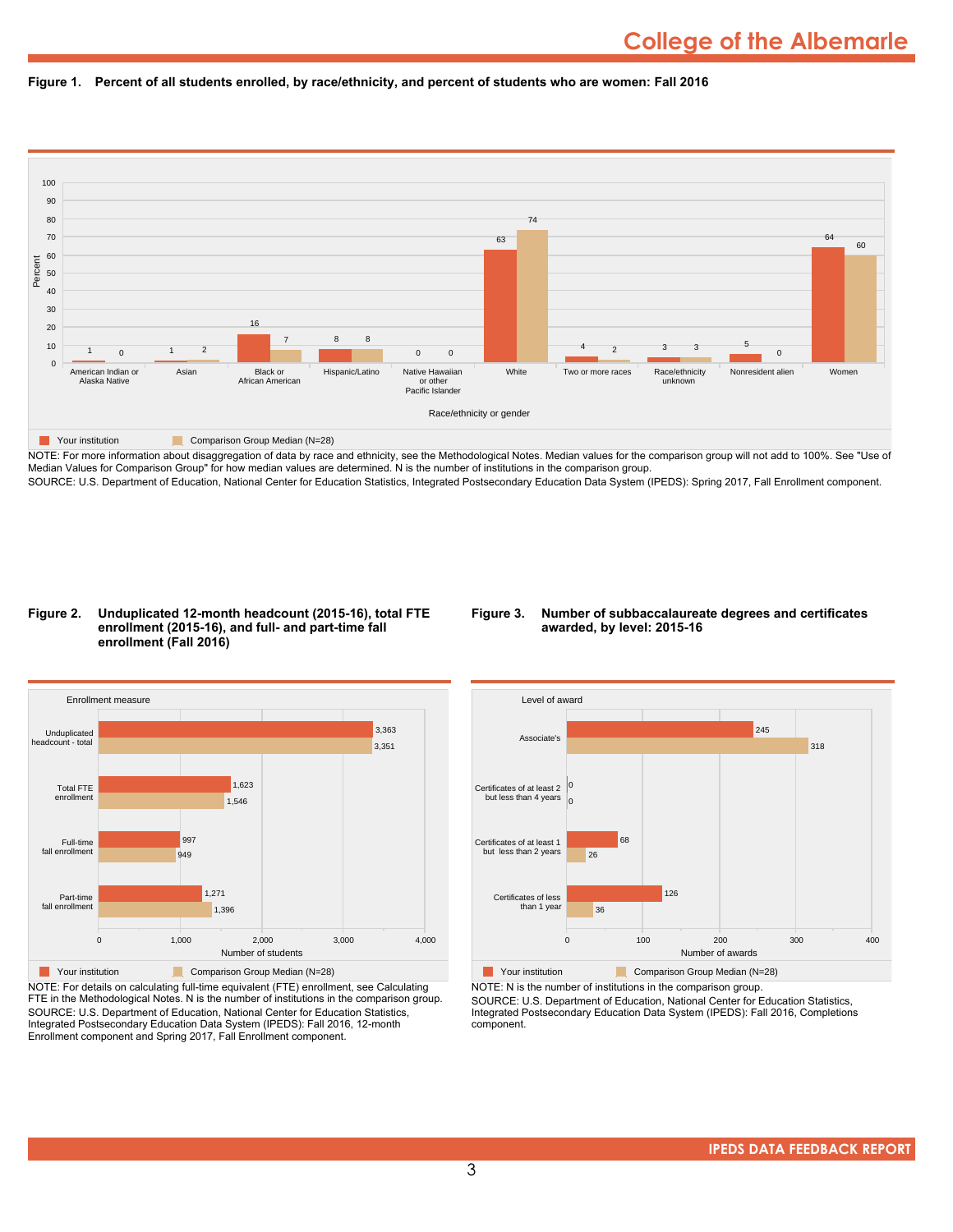# **College of the Albemarle**

**Figure 4. Academic year tuition and required fees for full-time, first -time degree/certificate-seeking undergraduates: 2013-14 to 2016-17**



NOTE: The tuition and required fees shown here are the lowest reported from the categories of in-district, in-state, and out-of-state. N is the number of institutions in the comparison group.

SOURCE: U.S. Department of Education, National Center for Education Statistics, Integrated Postsecondary Education Data System (IPEDS): Fall 2016, Institutional Characteristics component.

**Figure 6. Percent of full-time, first-time degree/certificate-seeking undergraduate students who were awarded grant or scholarship aid from the federal government, state/local government, or the institution, or loans, by type of aid: 2015-16**



NOTE: Any grant aid above includes grant or scholarship aid awarded from the federal government, state/local government, or the institution. Federal grants includes Pell grants and other federal grants. Any loans includes federal loans and other loans awarded to students. For details on how students are counted for financial aid reporting, see Cohort Determination in the Methodological Notes. N is the number of institutions in the comparison group.

SOURCE: U.S. Department of Education, National Center for Education Statistics, Integrated Postsecondary Education Data System (IPEDS): Winter 2016-17, Student Financial Aid component.





NOTE: Average net price is for full-time, first-time degree/certificate-seeking undergraduate students and is generated by subtracting the average amount of federal, state/local government, and institutional grant and scholarship awarded aid from the total cost of attendance. Total cost of attendance is the sum of published tuition and required fees, books and supplies, and the average room and board and other expenses. For details, see the Methodological Notes. N is the number of institutions in the comparison group.

SOURCE: U.S. Department of Education, National Center for Education Statistics, Integrated Postsecondary Education Data System (IPEDS): Fall 2016, Institutional Characteristics component and Winter 2016-17, Student Financial Aid component.





**The Comparison Group Median**<br> **Comparison Group Median** 

NOTE: Any grant aid above includes grant or scholarship aid awarded from the federal government, state/local government, or the institution. Federal grants includes Pell grants and other federal grants. Any loans includes federal loans and other loans awarded to students. Average amounts of aid were calculated by dividing the total aid awarded by the total number of recipients in each institution. N is the number of institutions in the comparison group.

SOURCE: U.S. Department of Education, National Center for Education Statistics, Integrated Postsecondary Education Data System (IPEDS): Winter 2016-17, Student Financial Aid component.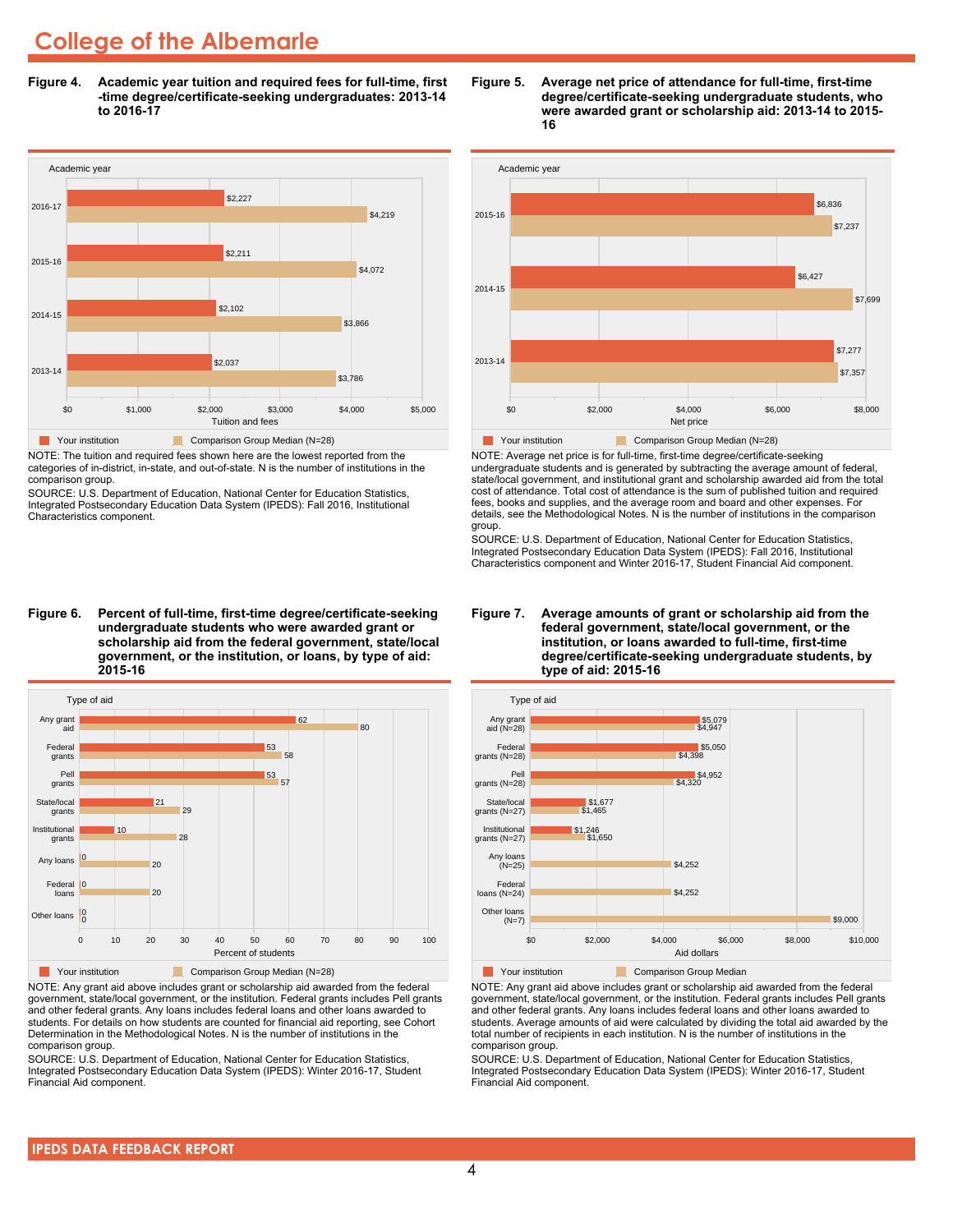# **College of the Albemarle**

**Figure 8. Percent of all undergraduates awarded aid, by type of aid: 2015-16**

Type of aid 0 10 20 30 40 50 60 70 80 90 100 Percent of students Federal loans Pell grants Any grant aid 19 0  $\overline{3}$ 31 60 38 **The Comparison Group Median (N=28)** Comparison Group Median (N=28) NOTE: Any grant aid above includes grant or scholarship aid awarded from the federal

government, state/local government, the institution, or other sources. Federal loans includes only federal loans awarded to students. N is the number of institutions in the comparison group.

SOURCE: U.S. Department of Education, National Center for Education Statistics, Integrated Postsecondary Education Data System (IPEDS): Winter 2016-17, Student Financial Aid component.



**Figure 9. Average amount of aid awarded to all undergraduates, by**

**type of aid: 2015-16**

NOTE: Any grant aid above includes grant or scholarship aid from the federal government, state/local government, the institution, or other sources. Federal loans includes federal loans to students. Average amounts of aid were calculated by dividing the total aid awarded by the total number of recipients in each institution. N is the number of institutions in the comparison group.

SOURCE: U.S. Department of Education, National Center for Education Statistics, Integrated Postsecondary Education Data System (IPEDS): Winter 2016-17, Student Financial Aid component.

#### **Figure 10. Retention rates of full-time, first time degree/certificate seeking students: Fall 2015 cohort**



NOTE: Retention rates are measured from the fall of first enrollment to the following fall. Academic reporting institutions report retention data as of the institution's official fall reporting date or as of October 15, 2015. Program reporters determine the cohort with enrollment any time between August 1-October 31, 2015 and retention based on August 1, 2016. For more details, see the Methodological Notes. N is the number of institutions in the comparison group.

SOURCE: U.S. Department of Education, National Center for Education Statistics, Integrated Postsecondary Education Data System (IPEDS): Spring 2017, Fall Enrollment component.

#### **Figure 11. Graduation and transfer-out rates of full-time, first-time degree/certificate-seeking undergraduates within 150% of normal time to program completion: 2013 cohort**



NOTE: Graduation rate cohort includes all full-time, first-time degree/certificate-seeking undergraduate students. Graduation and transfer-out rates are the Student Right-to-Know rates. Only institutions with mission to prepare students to transfer are required to report transfer out. For more details, see the Methodological Notes. N is the number of institutions in the comparison group.

SOURCE: U.S. Department of Education, National Center for Education Statistics, Integrated Postsecondary Education Data System (IPEDS): Winter 2016-17, Graduation Rates component.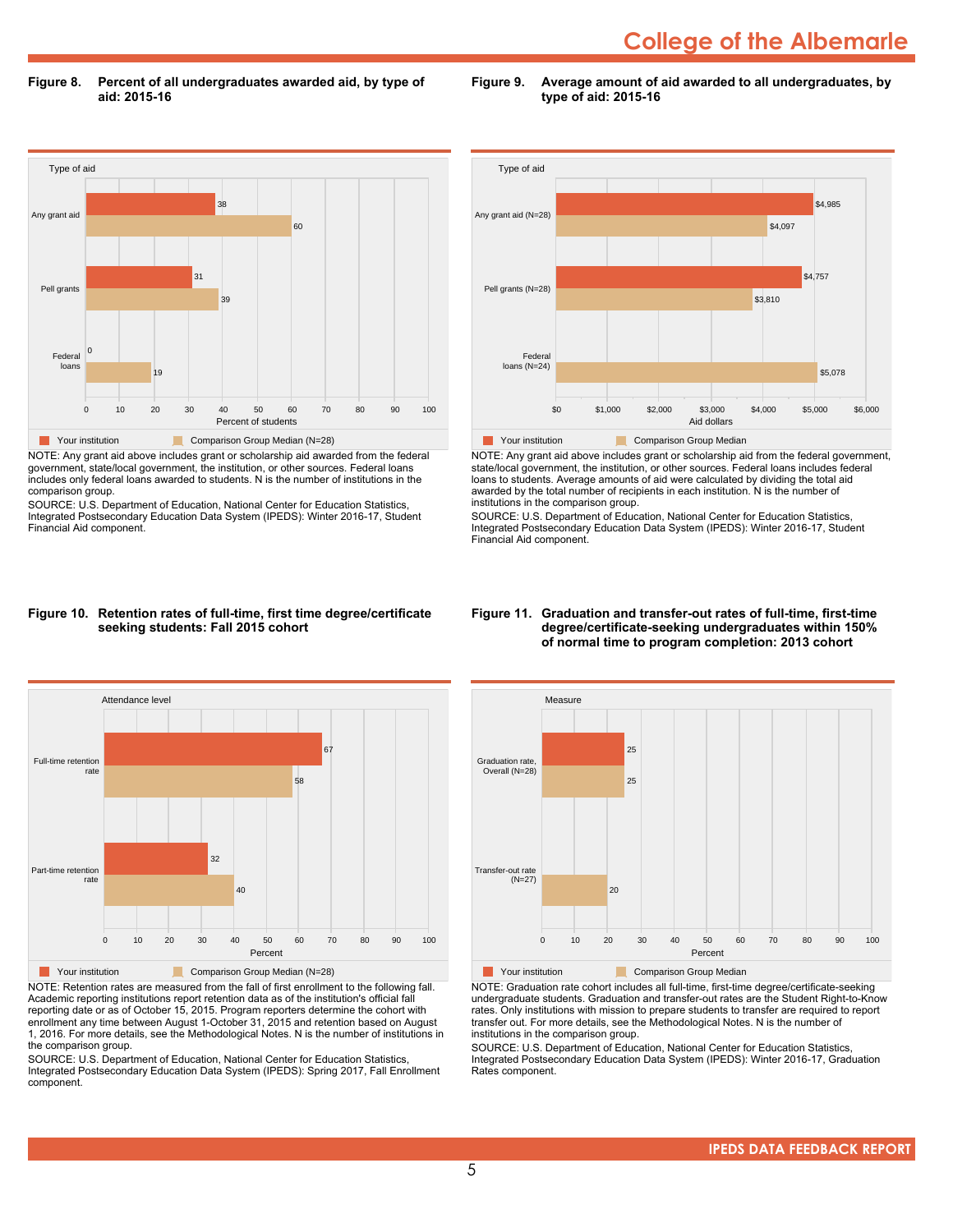**Figure 12. Graduation rates of full-time, first-time degree/certificate-seeking undergraduates within 150% of normal time to program completion, by race/ethnicity: 2013 cohort**



NOTE: For more information about disaggregation of data by race and ethnicity, see the Methodological Notes. The graduation rates are the Student Right-to-Know (SRK) rates. Median values for the comparison group will not add to 100%. N is the number of institutions in the comparison group.

SOURCE: U.S. Department of Education, National Center for Education Statistics, Integrated Postsecondary Education Data System (IPEDS): Winter 2016-17, Graduation Rates component.

#### **Figure 13. Graduation rates of full-time, first-time degree/certificateseeking undergraduates within normal time, and 150% and 200% of normal time to completion: 2012 cohort**

#### **Figure 14. Graduation rates of full-time, first-time degree/certificateseeking undergraduates within 150% of normal time to program completion, by financial aid type: 2013 cohort**



NOTE: The 150% graduation rate is the Student Right-to-Know (SRK) rates; the Normal time and 200% rates are calculated using the same methodology. For details, see the Methodological Notes. N is the number of institutions in the comparison group. SOURCE: U.S. Department of Education, National Center for Education Statistics, Integrated Postsecondary Education Data System (IPEDS): Winter 2016-17, 200% Graduation Rates component.



NOTE: Graduation rate cohort includes all full-time, first-time degree/certificate-seeking undergraduate students. Data were collected on those students, who at entry of the cohort, were awarded a Pell Grant and students who were awarded a Subsidized Stafford loan, but did not receive a Pell Grant. Graduation rates are the Student Right-to-Know rates. Only institutions with mission to prepare students to transfer are required to report transfer out. For more details, see the Methodological Notes. N is the number of institutions in the comparison group.

SOURCE: U.S. Department of Education, National Center for Education Statistics, Integrated Postsecondary Education Data System (IPEDS): Winter 2016-17, Graduation Rates component.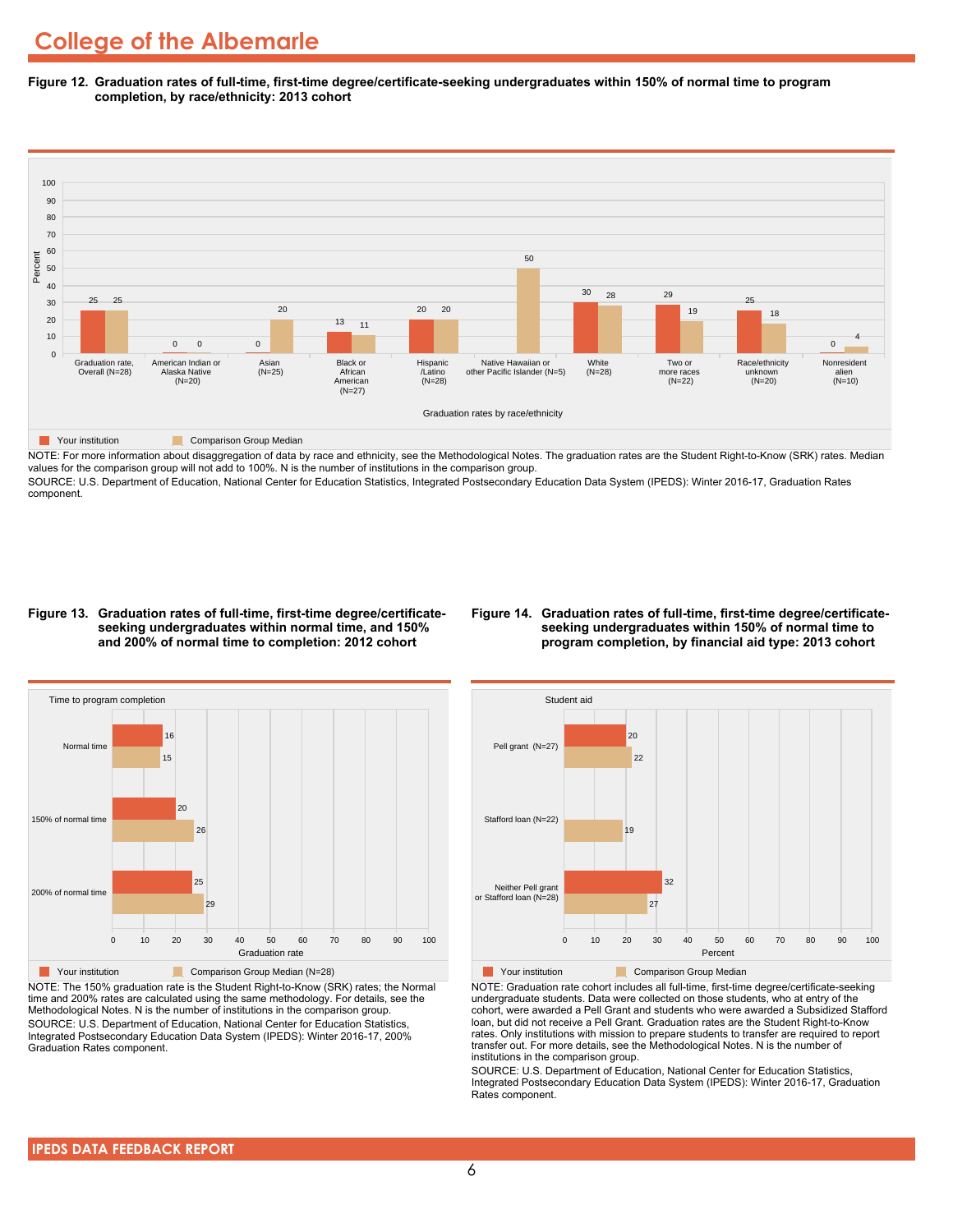#### **Figure 15. Award and enrollment rates of full-time, degree/certificate-seeking undergraduates after 8 years of entry, by prior postsecondary experience: 2008 cohort**



NOTE: Award and enrollment measures are measured from eight years after entering the institution into one of four degree/certificate-seeking undergraduate student cohort (First-time, full-time; First-time, part-time; Non-first-time, full-time; and Non-first-time, part-time). Academic reporting institutions report outcome data as of the institution's official fall reporting date or as of October 15, 2015. Program reporters determine the cohort with enrollment any time between September 1, 2007 and August 31, 2008. For more details, see the Methodological Notes. N is the number of institutions in the comparison group.

SOURCE: U.S. Department of Education, National Center for Education Statistics, Integrated Postsecondary Education Data System (IPEDS): Winter 2016-17, Outcome Measures component.

#### **Figure 16. Award and enrollment rates of part-time, degree/certificate-seeking undergraduates after 8 years of entry, by prior postsecondary experience: 2008 cohort**



NOTE: Award and enrollment measures are measured from eight years after entering the institution into one of four degree/certificate-seeking undergraduate student cohort (First-time, full-time; First-time, part-time; Non-first-time, full-time; and Non-first-time, part-time). Academic reporting institutions report outcome data as of the institution's official fall reporting date or as of October 15, 2015. Program reporters determine the cohort with enrollment any time between September 1, 2007 and August 31, 2008. For more details, see the Methodological Notes. N is the number of institutions in the comparison group.

SOURCE: U.S. Department of Education, National Center for Education Statistics, Integrated Postsecondary Education Data System (IPEDS): Winter 2016-17, Outcome Measures component.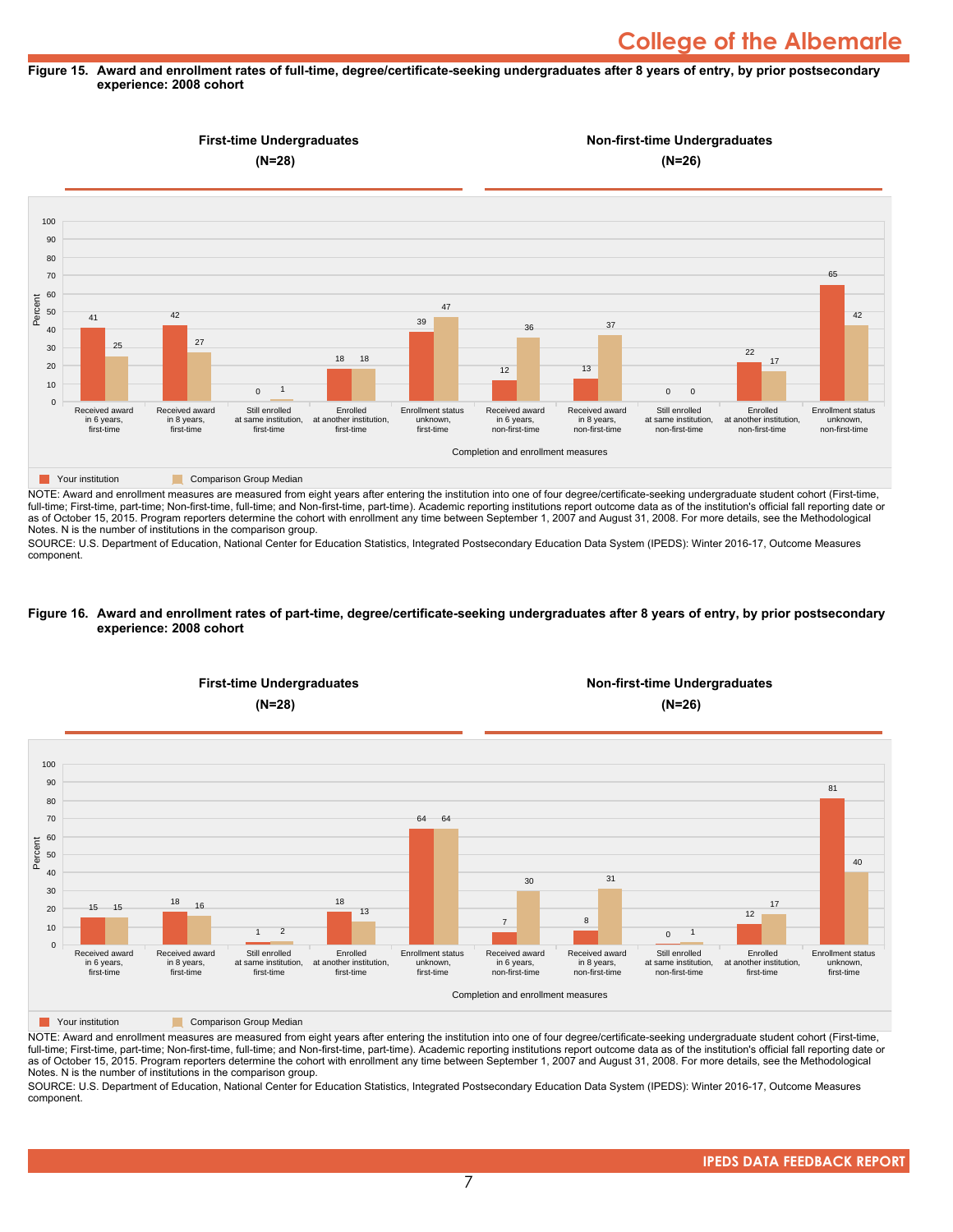# **College of the Albemarle**

**Figure 17. Percent distribution of core revenues, by source: Fiscal year 2016**



NOTE: The comparison group median is based on those members of the comparison group that report finance data using the same accounting standards as the comparison institution. For more information, see the Methodological Notes. N is the number of institutions in the comparison group.

SOURCE: U.S. Department of Education, National Center for Education Statistics, Integrated Postsecondary Education Data System (IPEDS): Spring 2017, Finance component.





NOTE: Expenses per full-time equivalent (FTE) enrollment, particularly instruction, may be inflated because finance data includes all core expenses while FTE reflects credit activity only. For details on calculating FTE enrollment and a detailed definition of core expenses, see the Methodological Notes. N is the number of institutions in the comparison group. SOURCE: U.S. Department of Education, National Center for Education Statistics, Integrated Postsecondary Education Data System (IPEDS): Fall 2016, 12-month Enrollment component and Spring 2017, Finance component.

#### **Figure 19. Full-time equivalent staff, by occupational category: Fall 2016**



NOTE: Graduate assistants are not included. For calculation details, see the Methodological Notes. N is the number of institutions in the comparison group. SOURCE: U.S. Department of Education, National Center for Education Statistics, Integrated Postsecondary Education Data System (IPEDS): Spring 2017, Human Resources component.

#### **Figure 20. Average salaries of full-time instructional non-medical staff equated to 9-months worked, by academic rank: Academic year 2016-17**



NOTE: See Methodology Notes for more details on average salary. N is the number of institutions in the comparison group. Medians are not reported for comparison groups with less than three values.

SOURCE: U.S. Department of Education, National Center for Education Statistics, Integrated Postsecondary Education Data System (IPEDS): Spring 2017, Human Resources component.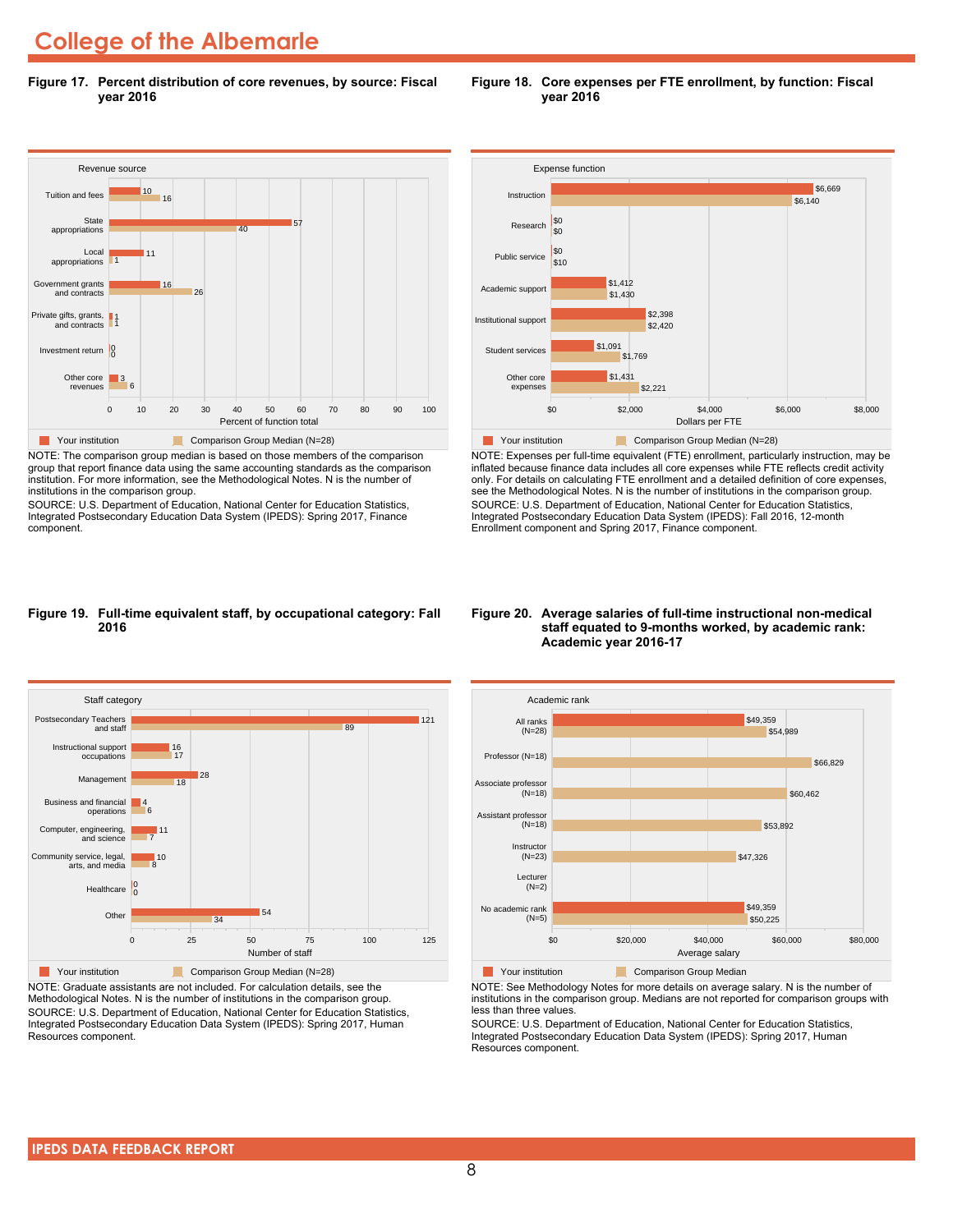# **METHODOLOGICAL NOTES**

### **Overview**

This report is based on data supplied by institutions to IPEDS during 2016-17 data collection year. Response rates exceeded 99% for most surveys. IPEDS First Look reports at <http://nces.ed.gov/pubsearch/getpubcats.asp?sid=010> provide some information on aggregate institutional responses.

# **Use of Median Values for Comparison Group**

This report compares your institution's data to the median value for the comparison group for each statistic shown in the figure. If more than one statistic is present in a figure, the median values are determined separately for each indicator or statistic. Medians are not displayed for comparison groups with fewer than three values. Where percentage distributions are presented, median values may not add to 100%. To access all the data used to create the figures included in this report, go to 'Use the Data' portal on the IPEDS website at this provided link (<http://nces.ed.gov/ipeds>).

# **Missing Statistics**

If a statistic is not reported for your institution, the omission indicates that the statistic is not relevant to your institution and the data were not collected. Not all notes may be applicable to your report.

# **Use of Imputed Data**

All IPEDS data are subject to imputation for total (institutional) and partial (item) nonresponse. If necessary, imputed values were used to prepare your report.

# **Data Confidentiality**

IPEDS data are not collected under a pledge of confidentiality.

# **Disaggregation of Data by Race/Ethnicity**

When applicable, some statistics are disaggregated by race/ethnicity. Data disaggregated by race/ethnicity have been reported using the 1997 Office of Management and Budget categories. Detailed information about the race/ethnicity categories can be found at <https://nces.ed.gov/ipeds/Section/Resources>.

#### **Cohort Determination for Reporting Student Financial Aid, Graduation Rates, and Outcome Measures**

Student cohorts for reporting Student Financial Aid and Graduation Rates data are based on the reporting type of the institution. For institutions that report based on an academic year (those operating on standard academic terms), student counts and cohorts are based on fall term data. Student counts and cohorts for program reporters (those that do not operate on standard academic terms) are based on unduplicated counts of students enrolled during a full 12-month period.

# **DESCRIPTION OF STATISTICS USED IN THE FIGURES**

#### **Admissions (only for non-open-admissions schools)**

#### *Admissions and Test Score Data*

Admissions and test score data are presented only for institutions that do not have an open admission policy, and apply to first-time, degree/certificate-seeking undergraduate students only. Applicants include only those students who fulfilled all requirements for consideration for admission and who were notified of one of the following actions: admission, non-admission, placement on a wait list, or application withdrawn (by applicant or institution). Admitted applicants (admissions) include wait-listed students who were subsequently offered admission. Early decision, early action, and students who began studies during the summer prior to the fall reporting period are included. For customized Data Feedback Reports, test scores are presented only if scores are required for admission.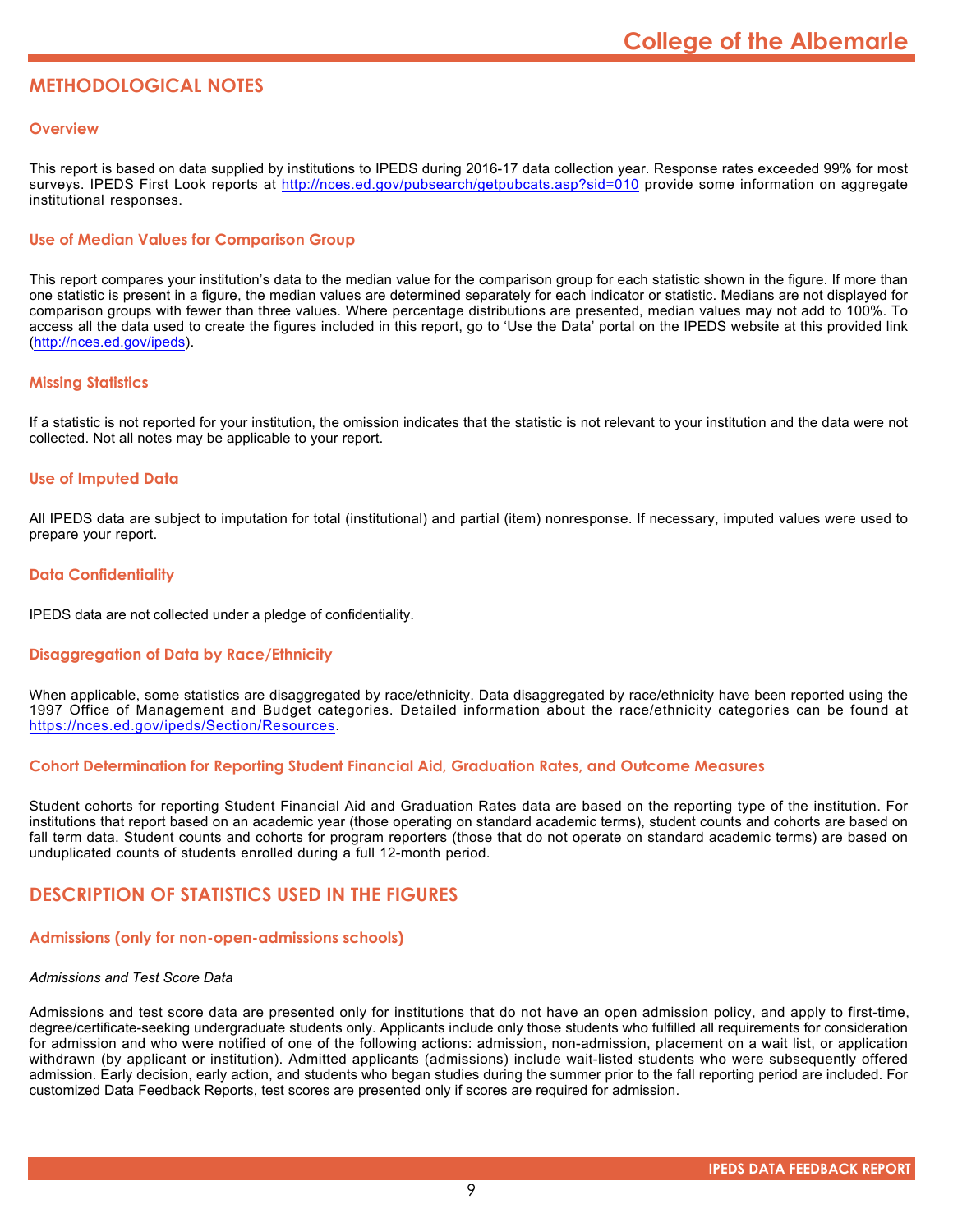# **Student Enrollment**

# *FTE Enrollment*

The full-time equivalent (FTE) enrollment used in this report is the sum of the institution's FTE undergraduate enrollment and FTE graduate enrollment (as calculated from or reported on the 12-month Enrollment component). Undergraduate and graduate FTE are estimated using 12-month instructional activity (credit and/or contact hours). See "Calculation of FTE Students (using instructional activity)" in the IPEDS Glossary at <https://surveys.nces.ed.gov/ipeds/VisGlossaryAll.aspx>.

# *Total Entering Undergraduate Students*

Total entering students are students at the undergraduate level, both full- and part-time, new to the institution in the fall term (or the prior summer term who returned in the fall). This includes all first-time undergraduate students, students transferring into the institution at the undergraduate level, and non-degree/certificate-seeking undergraduates entering in the fall. Only degree-granting, academic year reporting institutions provide total entering student data.

# **Charges and Net Price**

#### *Average Institutional Net Price*

Average net price is calculated for full-time, first-time degree/certificate-seeking undergraduates who were awarded grant or scholarship aid from the federal government, state/local government, or the institution anytime during the full aid year. For public institutions, this includes only students who paid the in-state or in-district tuition rate. Other sources of grant aid are excluded. Average net price is generated by subtracting the average amount of federal, state/local government, and institutional grant and scholarship aid from the total cost of attendance. Total cost of attendance is the sum of published tuition and required fees, books and supplies, and the average room and board and other expenses.

For the purpose of the IPEDS reporting, aid awarded refers to financial aid that was awarded to, and accepted by, a student. This amount may differ from the aid amount that is disbursed to a student.

# **Retention, Graduation Rates, and Outcome Measures**

# *Graduation Rates and Transfer-out Rate*

Graduation rates are those developed to satisfy the requirements of the Student Right-to-Know Act and Higher Education Act, as amended, and are defined as the total number of individuals from a given cohort of full-time, first-time degree/certificate-seeking undergraduates who completed a degree or certificate within a given percent of normal time to complete all requirements of the degree or certificate program; divided by the total number of students in the cohort of full-time, first-time degree/certificate-seeking undergraduates minus any allowable exclusions. Institutions are permitted to exclude from the cohort students who died or were totally and permanently disabled; those who left school to serve in the armed forces or were called up to active duty; those who left to serve with a foreign aid service of the federal government, such as the Peace Corps; and those who left to serve on an official church mission.

A further extension of the traditional Graduation Rates (GR) component which carries forward 100% and 150% graduation rates data previously reported in the GR component is the Graduation Rates 200% (GR200) component, which request information on any additional completers and exclusions from the cohort between 151% and 200% normal time for students to complete all requirements of their program of study.

Transfer-out rate is the total number of students from the cohort who are known to have transferred out of the reporting institution (without earning a degree/award) and subsequently re-enrolled at another institution within the same time period; divided by the same adjusted cohort (initial cohort minus allowable exclusions) as described above. Only institutions with a mission that includes providing substantial preparation for students to enroll in another eligible institution are required to report transfers out.

#### *Retention Rates*

Retention rates are measures at which students persist in their educational program at an institution, expressed as a percentage. For fouryear institutions, this is the percentage of first-time bachelors (or equivalent) degree-seeking undergraduates from the previous fall who are again enrolled in the current fall. For all other institutions this is the percentage of first-time degree/certificate-seeking students from the previous fall who either re-enrolled or successfully completed their program by the current fall. The full-time retention rate is calculated using the percentage of full-time, first-time degree/certificate-seeking undergraduates, while the part-time rate is calculated using the percentage of part-time, first-time degree/certificate-seeking undergraduates.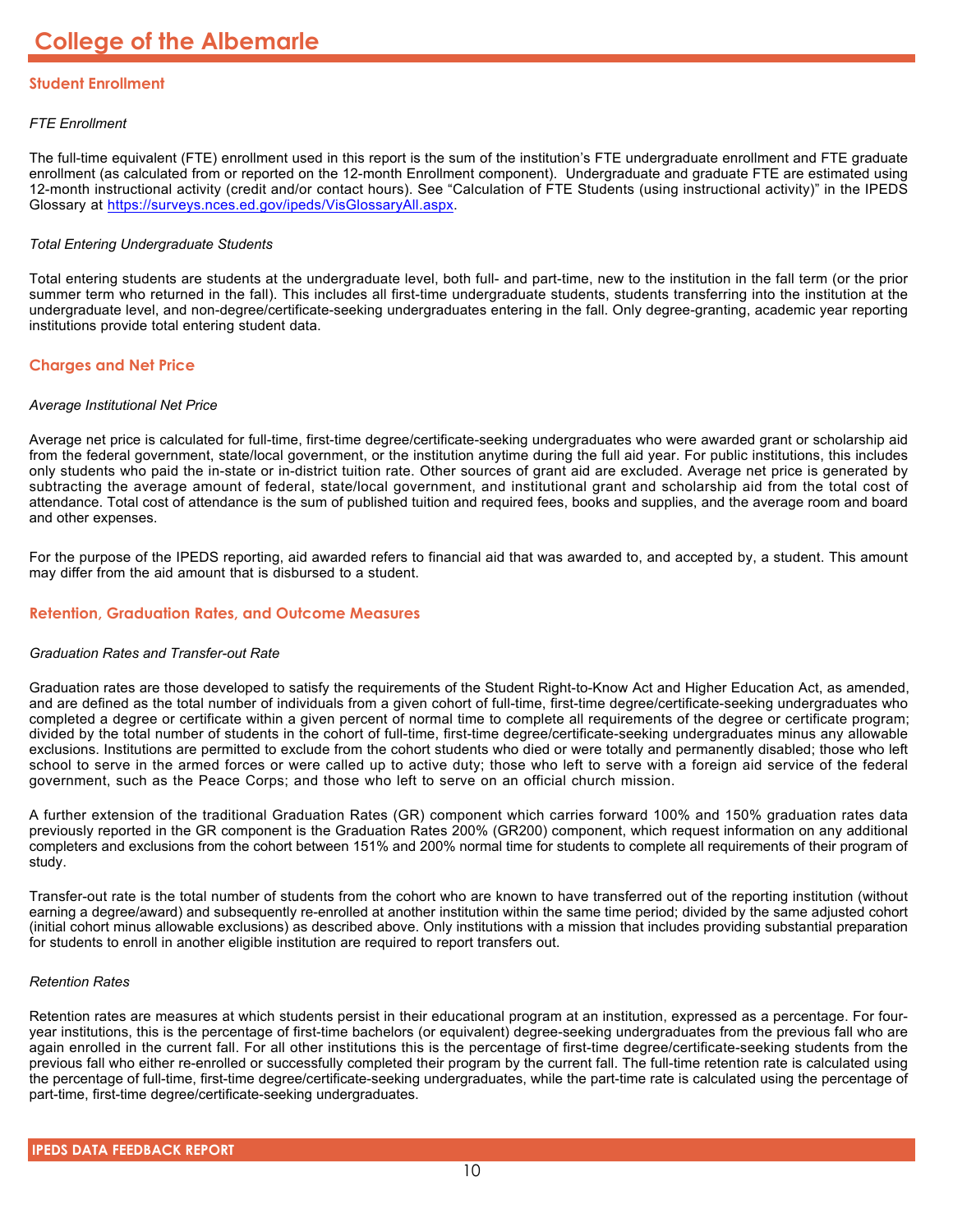#### *Outcome Measures Data*

Alternative measures of student success are reported by degree-granting institutions to describe the outcomes of degree/certificate-seeking undergraduate students who are not only first-time, full-time students, but also part-time attending and non-first-time (transfer-in) students. These measures provide the 6-year and 8-year award-completion rates after entering an institution, which is calculated by dividing the number of total awards at 6- or 8-year status points divided by the adjusted cohort. The initial cohort can be revised and take allowable exclusions resulting in an adjusted cohort. The type of award is not reported, but institutions report the first award earned by the student at each status point. For students who did not earn an undergraduate award after 8-years of entry, the enrollment statuses are reported as either still enrolled at the institution, subsequently transferred out of the institution, or status unknown. Unlike the Graduation Rates data, all reporting institutions must report on their transfer outs regardless if the institution has a mission that provides substantial transfer preparation.

#### **Finance**

#### *Core Revenues*

Core revenues for public institutions reporting under GASB standards include tuition and fees; government (federal, state, and local) appropriations and operating and nonoperating grants/contracts; private gifts, grants, and contracts (private operating grants/contracts plus gifts and contributions from affiliated entities); sales and services of educational activities; investment income; other operating and nonoperating sources; and other revenues and additions (capital appropriations and grants and additions to permanent endowments). "Other core revenues" include federal appropriations, sales and services of educational activities, other operating and nonoperating sources, and other revenues and additions.

Core revenues for private, not-for-profit institutions (and a small number of public institutions) reporting under FASB standards include tuition and fees; government (federal, state, and local) appropriations and grants/contracts; private gifts, grants/contracts (including contributions from affiliated entities); investment return; sales and services of educational activities; and other sources (a generated category of total revenues minus the sum of core and noncore categories on the Finance component). "Other core revenues" include government (federal, state, and local) appropriations, sales and services of educational activities, and other sources.

Core revenues for private, for-profit institutions reporting under FASB standards include tuition and fees; government (federal, state, and local) appropriations and grants/contracts; private grants/ contracts; investment income; sales and services of educational activities; and other sources (a generated category of total revenues minus the sum of core and noncore categories on the Finance component). "Other core revenues" include government (federal, state, and local) appropriations and other sources.

At degree-granting institutions, core revenues exclude revenues from auxiliary enterprises (e.g., bookstores and dormitories), hospitals, and independent operations. Non-degree-granting institutions do no report revenue from auxiliary enterprises in a separate category, and thus may include these amounts in the core revenues from other sources.

#### *Core Expenses*

Core expenses include expenses for instruction, research, public service, academic support, institutional support, student services, grant aid/scholarships and fellowships (net of discounts and allowances), and other functional expenses (a generated category of total expense minus the sum of core and noncore functions on the Finance component). Expenses for operation and maintenance of plant, depreciation, and interest are allocated to each of the other functions. Core expenses at degree-granting institutions exclude expenses for auxiliary enterprises (e.g., bookstores and dormitories), hospitals, and independent operations. Non-degree-granting institutions do not report expenses for auxiliary enterprises in a separate category and thus may include these amounts in the core expenses as other expenses. "Other core expenses" is the sum of grant aid/scholarships and fellowships and other expenses.

#### *Endowment Assets*

Endowment assets, for public institutions under GASB standards, and private, not-for-profit institutions under FASB standards, include gross investments of endowment funds, term endowment funds, and funds functioning as endowment for the institution and any of its foundations and other affiliated organizations. Private, for-profit institutions under FASB do not hold or report endowment assets.

#### *Salaries and Wages*

Salaries and wages for public institutions under GASB standards and private (not-for-profit and for-profit) institutions under FASB standards, include amounts paid as compensation for services to all employees regardless of the duration of service, and amounts made to or on behalf of an individual over and above that received in the form of a salary or wage.